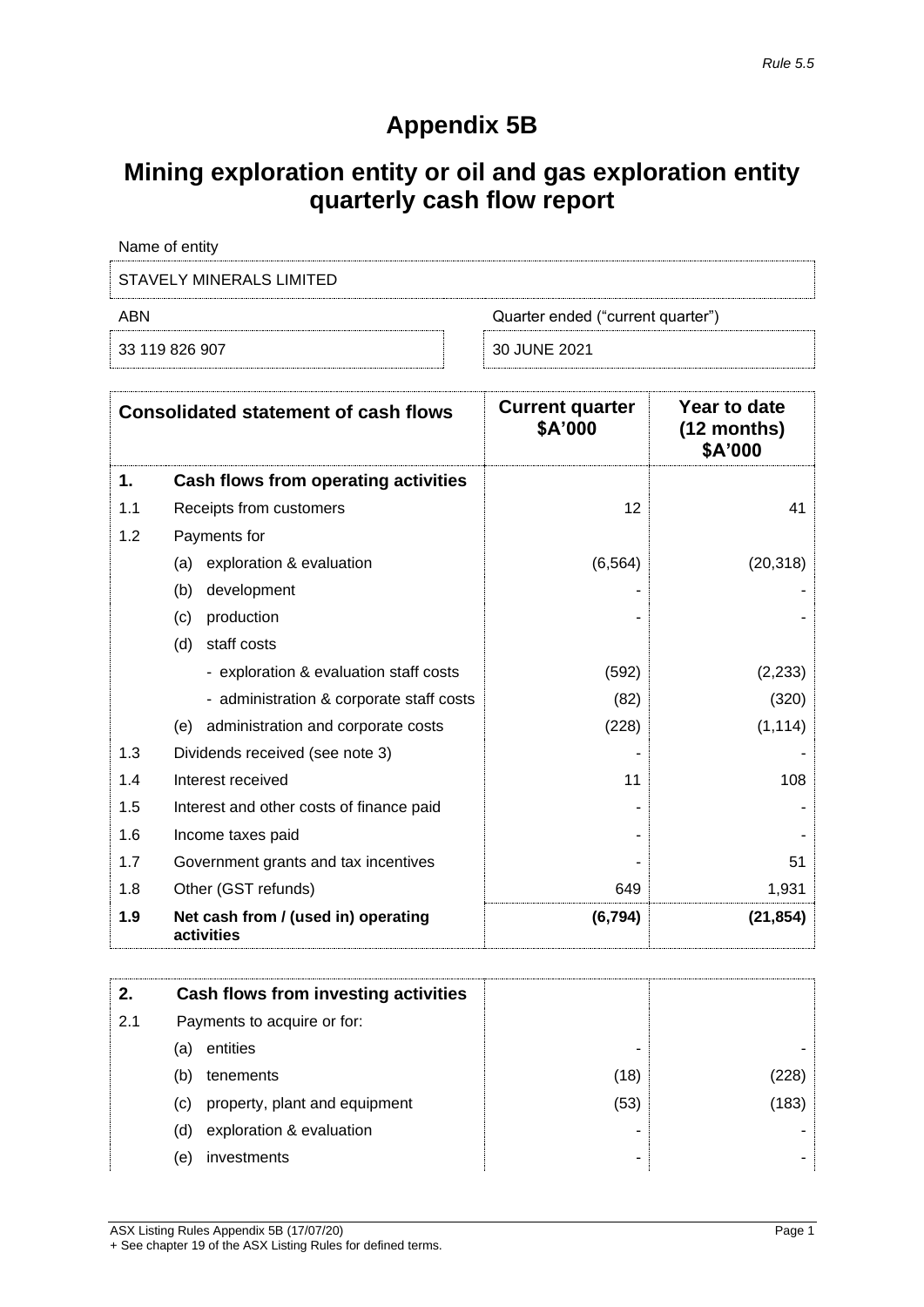| <b>Consolidated statement of cash flows</b> |                                                   | <b>Current quarter</b><br>\$A'000 | Year to date<br>$(12$ months)<br>\$A'000 |
|---------------------------------------------|---------------------------------------------------|-----------------------------------|------------------------------------------|
|                                             | (f)<br>other non-current assets                   |                                   |                                          |
| 2.2                                         | Proceeds from the disposal of:                    |                                   |                                          |
|                                             | entities<br>(a)                                   |                                   |                                          |
|                                             | (b)<br>tenements                                  |                                   |                                          |
|                                             | property, plant and equipment<br>(c)              |                                   |                                          |
|                                             | (d)<br>investments                                |                                   |                                          |
|                                             | other non-current assets<br>(e)                   |                                   |                                          |
| 2.3                                         | Cash flows from loans to other entities           |                                   |                                          |
| 2.4                                         | Dividends received (see note 3)                   |                                   |                                          |
| 2.5                                         | Other (provide details if material)               |                                   |                                          |
|                                             | - Sale of subsidiaries                            | 400                               | 511                                      |
|                                             | - Security deposits paid                          |                                   | (2)                                      |
|                                             | - Security deposits repaid                        | 5                                 | 72                                       |
| 2.6                                         | Net cash from / (used in) investing<br>activities | 334                               | 170                                      |

| 3.   | Cash flows from financing activities                                                       |      |         |
|------|--------------------------------------------------------------------------------------------|------|---------|
| 3.1  | Proceeds from issues of equity securities<br>(excluding convertible debt securities)       |      | 27,787  |
| 3.2  | Proceeds from issue of convertible debt<br>securities                                      |      |         |
| 3.3  | Proceeds from exercise of options                                                          |      |         |
| 3.4  | Transaction costs related to issues of equity<br>securities or convertible debt securities |      | (1,617) |
| 3.5  | Proceeds from borrowings                                                                   |      |         |
| 3.6  | Repayment of borrowings                                                                    |      |         |
| 3.7  | Transaction costs related to loans and<br>borrowings                                       |      |         |
| 3.8  | Dividends paid                                                                             |      |         |
| 3.9  | Other (provide details if material)                                                        |      |         |
|      | - Payment of lease liabilities (right of<br>use assets)                                    | (22) | (88)    |
| 3.10 | Net cash from / (used in) financing<br>activities                                          | (22) | 26,082  |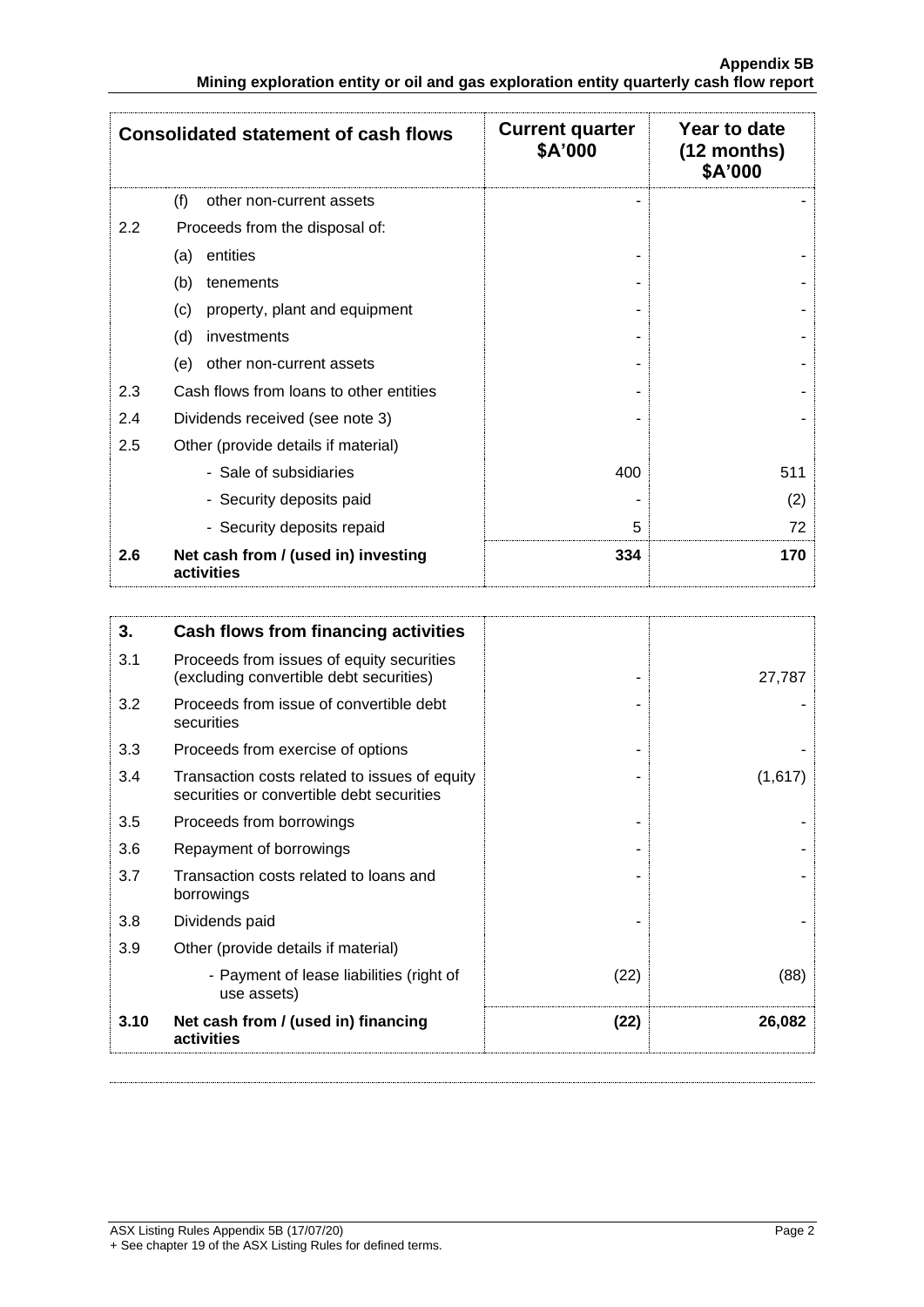| <b>Consolidated statement of cash flows</b> |                                                                          | <b>Current quarter</b><br>\$A'000 | Year to date<br>$(12$ months)<br>\$A'000 |
|---------------------------------------------|--------------------------------------------------------------------------|-----------------------------------|------------------------------------------|
| 4.                                          | Net increase / (decrease) in cash and<br>cash equivalents for the period | (6, 482)                          | 4,398                                    |
| 4.1                                         | Cash and cash equivalents at beginning of<br>period                      | 20,304                            | 9,424                                    |
| 4.2                                         | Net cash from / (used in) operating<br>activities (item 1.9 above)       | (6, 794)                          | (21, 854)                                |
| 4.3                                         | Net cash from / (used in) investing activities<br>(item 2.6 above)       | 334                               | 170                                      |
| 4.4                                         | Net cash from / (used in) financing activities<br>item 3.10 above)       | (22)                              | 26,082                                   |
| 4.5                                         | Effect of movement in exchange rates on<br>cash held                     |                                   |                                          |
| 4.6                                         | Cash and cash equivalents at end of<br>period                            | 13,822                            | 13,822                                   |

| 5.  | Reconciliation of cash and cash<br>equivalents<br>at the end of the quarter (as shown in the<br>consolidated statement of cash flows) to the<br>related items in the accounts | <b>Current quarter</b><br>\$A'000 | <b>Previous quarter</b><br>\$A'000 |
|-----|-------------------------------------------------------------------------------------------------------------------------------------------------------------------------------|-----------------------------------|------------------------------------|
| 5.1 | <b>Bank balances</b>                                                                                                                                                          | 13.822                            | 13,822                             |
| 5.2 | Call deposits                                                                                                                                                                 |                                   |                                    |
| 5.3 | Bank overdrafts                                                                                                                                                               |                                   |                                    |
| 5.4 | Other (provide details)                                                                                                                                                       |                                   |                                    |
| 5.5 | Cash and cash equivalents at end of<br>quarter (should equal item 4.6 above)                                                                                                  | 13,822                            | 13,822                             |

| 6.  | Payments to related parties of the entity and their<br>associates                                                                                           | <b>Current quarter</b><br><b>\$A'000</b> |
|-----|-------------------------------------------------------------------------------------------------------------------------------------------------------------|------------------------------------------|
| 6.1 | Aggregate amount of payments to related parties and their<br>associates included in item 1                                                                  | 187                                      |
| 6.2 | Aggregate amount of payments to related parties and their<br>associates included in item 2                                                                  |                                          |
|     | Note: if any amounts are shown in items 6.1 or 6.2, your quarterly activity report must include a description of, and an<br>explanation for, such payments. |                                          |
|     | payments of director salaries and superannuation.                                                                                                           |                                          |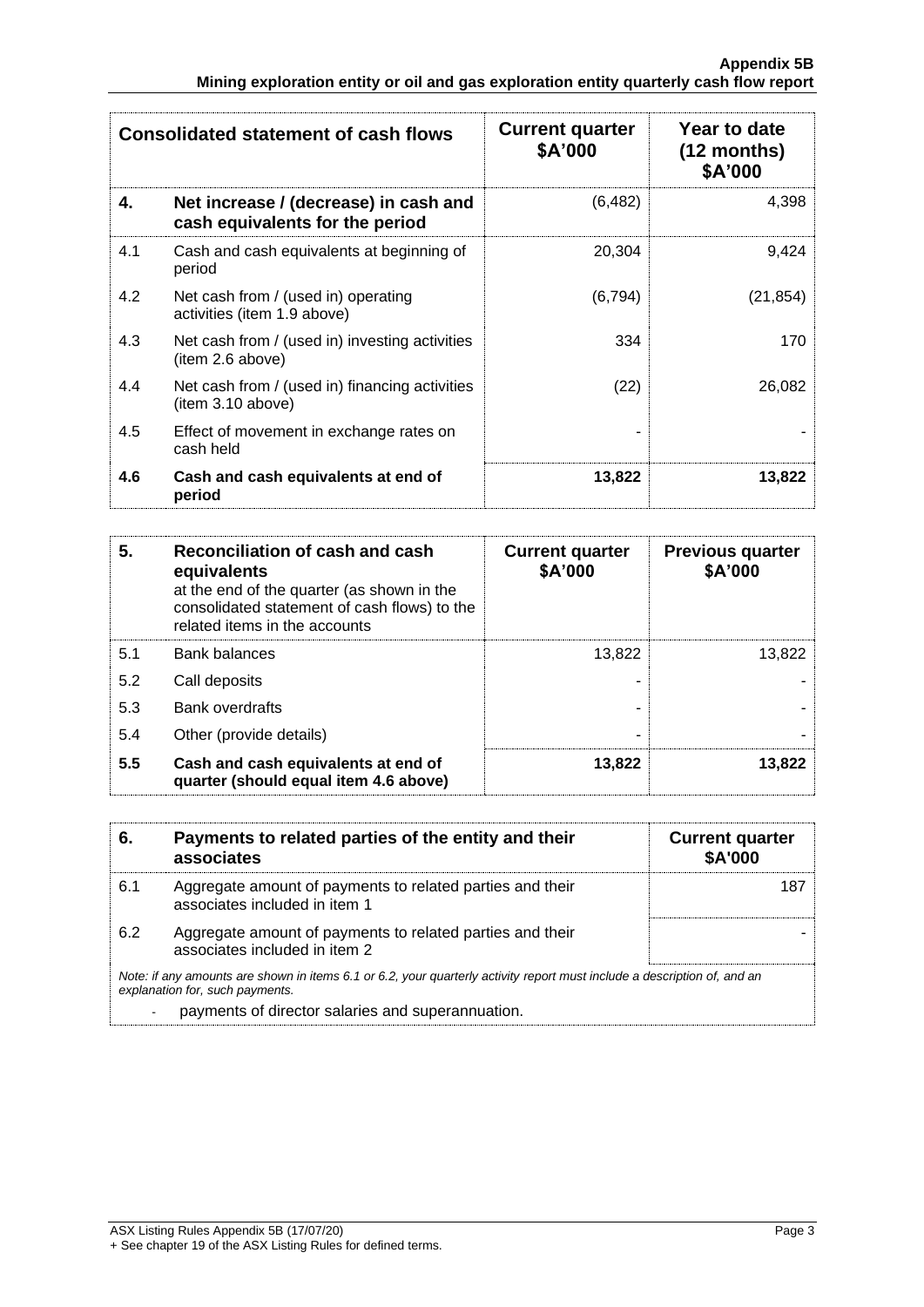| 7.  | <b>Financing facilities</b><br>Note: the term "facility' includes all forms of financing<br>arrangements available to the entity.<br>Add notes as necessary for an understanding of the<br>sources of finance available to the entity.                                                                                                               | <b>Total facility</b><br>amount at quarter<br>end<br>\$A'000 | Amount drawn at<br>quarter end<br>\$A'000 |
|-----|------------------------------------------------------------------------------------------------------------------------------------------------------------------------------------------------------------------------------------------------------------------------------------------------------------------------------------------------------|--------------------------------------------------------------|-------------------------------------------|
| 7.1 | Loan facilities                                                                                                                                                                                                                                                                                                                                      |                                                              |                                           |
| 7.2 | Credit standby arrangements                                                                                                                                                                                                                                                                                                                          |                                                              |                                           |
| 7.3 | Other (please specify)                                                                                                                                                                                                                                                                                                                               |                                                              |                                           |
| 7.4 | <b>Total financing facilities</b>                                                                                                                                                                                                                                                                                                                    |                                                              |                                           |
| 7.5 | Unused financing facilities available at quarter end                                                                                                                                                                                                                                                                                                 |                                                              |                                           |
| 7.6 | Include in the box below a description of each facility above, including the lender, interest<br>rate, maturity date and whether it is secured or unsecured. If any additional financing<br>facilities have been entered into or are proposed to be entered into after quarter end,<br>include a note providing details of those facilities as well. |                                                              |                                           |
|     |                                                                                                                                                                                                                                                                                                                                                      |                                                              |                                           |

| 8.                                                                                             | Estimated cash available for future operating activities                  | \$A'000                                                                                                                                                                                                                         |          |
|------------------------------------------------------------------------------------------------|---------------------------------------------------------------------------|---------------------------------------------------------------------------------------------------------------------------------------------------------------------------------------------------------------------------------|----------|
| 8.1                                                                                            | Net cash from / (used in) operating activities (item 1.9)                 |                                                                                                                                                                                                                                 | (6, 794) |
| 8.2                                                                                            | activities) (item 2.1(d))                                                 | (Payments for exploration & evaluation classified as investing                                                                                                                                                                  |          |
| 8.3                                                                                            |                                                                           | Total relevant outgoings (item $8.1 +$ item $8.2$ )                                                                                                                                                                             | (6, 794) |
| 8.4                                                                                            |                                                                           | Cash and cash equivalents at quarter end (item 4.6)                                                                                                                                                                             | 13,822   |
| 8.5                                                                                            |                                                                           | Unused finance facilities available at quarter end (item 7.5)                                                                                                                                                                   |          |
| 8.6                                                                                            |                                                                           | Total available funding (item $8.4 +$ item $8.5$ )                                                                                                                                                                              | 13,822   |
| 8.7                                                                                            | Estimated quarters of funding available (item 8.6 divided by<br>item 8.3) |                                                                                                                                                                                                                                 | 2.03     |
|                                                                                                |                                                                           | Note: if the entity has reported positive relevant outgoings (ie a net cash inflow) in item 8.3, answer item 8.7 as "N/A".<br>Otherwise, a figure for the estimated quarters of funding available must be included in item 8.7. |          |
| 8.8<br>If item 8.7 is less than 2 quarters, please provide answers to the following questions: |                                                                           |                                                                                                                                                                                                                                 |          |
|                                                                                                | 8.8.1                                                                     | Does the entity expect that it will continue to have the current level of net operating<br>cash flows for the time being and, if not, why not?                                                                                  |          |
|                                                                                                | Answer:                                                                   |                                                                                                                                                                                                                                 |          |
|                                                                                                | 8.8.2                                                                     | Has the entity taken any steps, or does it propose to take any steps, to raise further<br>cash to fund its operations and, if so, what are those steps and how likely does it<br>believe that they will be successful?          |          |
|                                                                                                | Answer:                                                                   |                                                                                                                                                                                                                                 |          |
|                                                                                                |                                                                           |                                                                                                                                                                                                                                 |          |